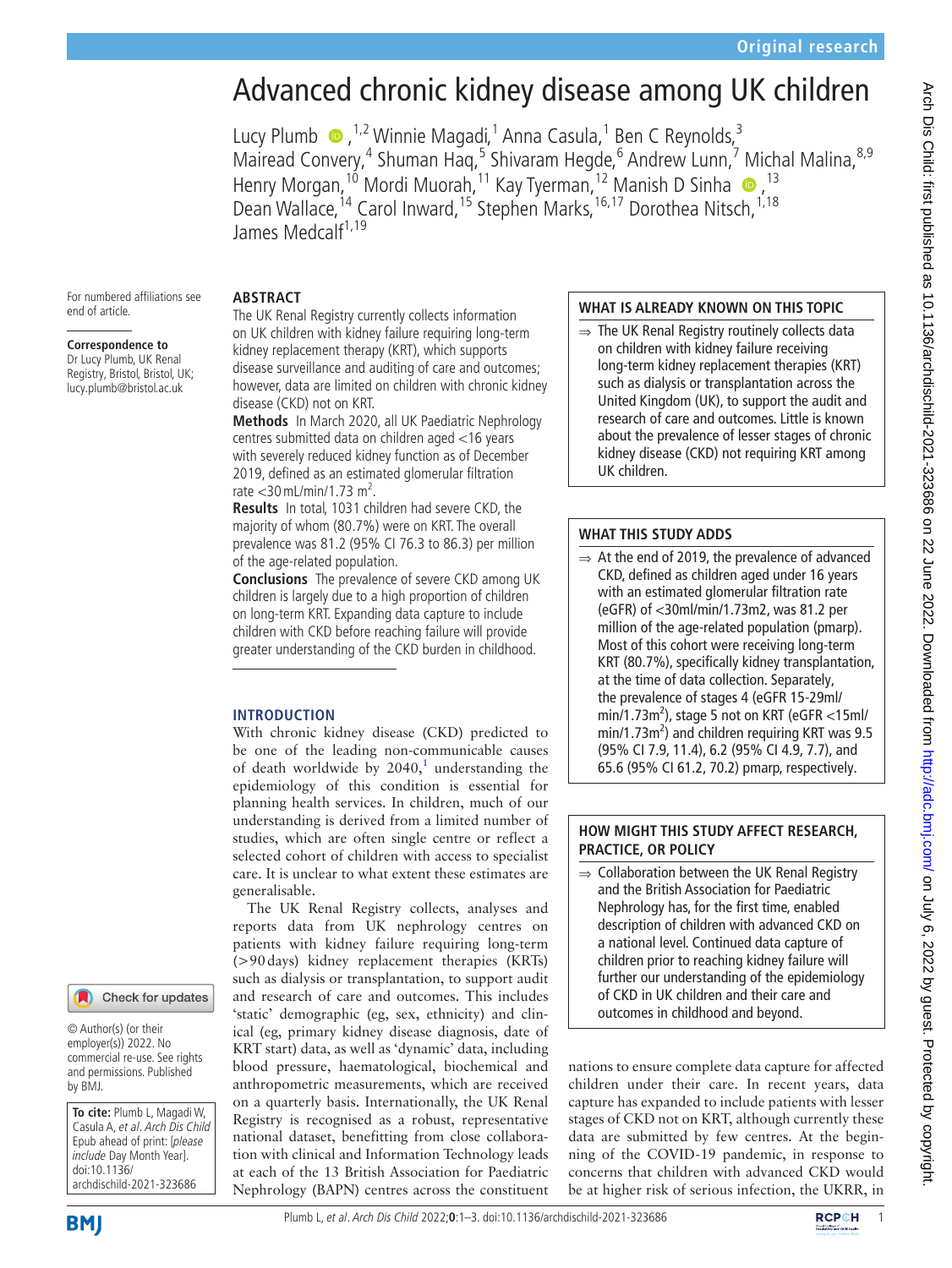conjunction with the BAPN, accelerated data capture of prevalent children across the UK primarily to support COVID-19 disease surveillance. We present findings from this initiative, which has enabled us to report the prevalence of advanced CKD among UK children, and to compare patient and clinical characteristics by KRT status.

## **METHODS**

In March 2020, the UKRR asked each of the 13 BAPN centres to report any children under the age of 18 years who, as of 31 December 2019, had an estimated glomerular filtration rate (eGFR) of less than  $30 \text{ mL/min}/1.73 \text{ m}^2$ , which is defined by the Kidney Disease Improving Global Outcomes consortium as 'severely reduced' function. As information is already routinely collected by the UKRR on children who receive long-term KRT, centres were asked to send information for patients not currently captured in the registry's kidney failure dataset, including those with CKD stages 4 (eGFR 15–29 mL/min/1.73m<sup>2</sup>) and 5 (<15 mL/  $min/1.73$  m<sup>2</sup> not on KRT). Data including NHS number, date of birth, sex, ethnicity and primary kidney disease were collated; last height and serum creatinine values at the end of 2019 were requested for eGFR calculation using the updated Schwartz formula.<sup>2</sup> Primary kidney disease was grouped using the 2012 European Renal Association-European Dialysis and Transplant Association Registry classification.<sup>[3](#page-2-2)</sup> Young people aged 16–18 years may be managed in either adult or paediatric nephrology settings; as a result, this report focused on the description and prevalence of children under 16 years with severely reduced kidney function for whom more complete capture of data was expected.

## **RESULTS**

The UKRR received data from all 13 BAPN centres, totalling 385 patients. Based on height and creatinine data, 199 had an eGFR of less than  $30 \text{ mL/min}/1.73 \text{ m}^2$  and were not on KRT. Twenty-seven children were excluded due to missing essential data, while the remainder (n*=*159) were excluded because they had a calculated eGFR of  $\geq$ 30 mL/min/1.73 m<sup>2</sup> or were reported as being on KRT. The UKRR kidney failure dataset identified 832 children prevalent to KRT at the same timepoint. Therefore, at the end of 2019, a total of 1031 children under 16 years of age were considered to have advanced CKD ([table](#page-1-0) 1); using midyear population estimates from the Office of National Statistics, this equated to a prevalence of 81.2 (95% CI 76.3 to 86.3) per million of the age-related population (pmarp): separately, the prevalence of stages 4, 5 (non-KRT) and failure requiring longterm KRT were 9.5 (95% CI 7.9 to 11.4), 6.2 (95% CI 4.9 to 7.7) and 65.6 (95% CI 61.2 to 70.2)pmarp, respectively. Children with stage 4 CKD accounted for most of the pre-KRT group (60.8%). Most children receiving KRT had a functioning kidney transplant (78.7%). Sex distributions were similar across both groups; children in the pre-KRT group were generally younger, with a median age of 9.8 (IQR 5.4–12.3) compared with 10.9 (IQR 7.4–13.8) years for the KRT cohort. A higher percentage of children of Asian, Black or 'Other' ethnicity was noted in the pre-KRT group. Overall, children with severely reduced kidney function were over-represented in poorer areas, with 27.8% living in the most deprived 20% of UK neighbourhoods, while 13.7% lived in the least deprived 20%. A higher proportion of glomerular disease was seen among children requiring long-term KRT, while congenital anomalies of the kidneys and urinary tract accounted for a higher percentage of the pre-KRT group.

<span id="page-1-0"></span>**Table 1** Demographic and clinical characteristics of UK children with advanced CKD, stratified by KRT status (n*=*1260)

|                                                                                             | <b>CKD (not KRT) cohort</b><br>$0 - 16$ years (N=199) |       | <b>KRT</b> cohort<br>$0 - 16$ years (N=832) |      |
|---------------------------------------------------------------------------------------------|-------------------------------------------------------|-------|---------------------------------------------|------|
| Variable                                                                                    | $n$ (%)                                               |       | $n$ (%)                                     |      |
| Male sex                                                                                    | 128                                                   | 64.3  | 518                                         | 62.3 |
| Age band (years)                                                                            |                                                       |       |                                             |      |
| $0 - 5$                                                                                     | 57                                                    | 28.6  | 143                                         | 17.2 |
| $6 - 10$                                                                                    | 60                                                    | 30.2  | 276                                         | 33.2 |
| $11 - 15$                                                                                   | 82                                                    | 41.2  | 413                                         | 49.6 |
| <b>Ethnicity</b>                                                                            |                                                       |       |                                             |      |
| White                                                                                       | 114                                                   | 57.3  | 570                                         | 68.5 |
| Asian                                                                                       | 47                                                    | 23.6  | 149                                         | 17.9 |
| <b>Black</b>                                                                                | 9                                                     | 4.5   | 41                                          | 4.9  |
| Other                                                                                       | 17                                                    | 8.5   | 53                                          | 6.4  |
| Missing                                                                                     | 12                                                    | 6.0   | 19                                          | 2.3  |
| Area-level deprivation quintile (using country-adjusted indices of multiple<br>deprivation) |                                                       |       |                                             |      |
| 1-least deprived                                                                            | 25                                                    | 12.6  | 116                                         | 13.9 |
| $\overline{2}$                                                                              | 30                                                    | 15.1  | 143                                         | 17.2 |
| 3                                                                                           | 34                                                    | 17.1  | 155                                         | 18.6 |
| 4                                                                                           | 46                                                    | 23.1  | 183                                         | 22.0 |
| 5-most deprived                                                                             | 61                                                    | 30.7  | 226                                         | 27.2 |
| Missing                                                                                     | 3                                                     | 1.5   | 9                                           | 1.1  |
| <b>CKD stage or KRT modality</b>                                                            |                                                       |       |                                             |      |
| Stage 4                                                                                     | 121                                                   | 60.8  |                                             |      |
| Stage 5                                                                                     | 78                                                    | 39.2  |                                             |      |
| Haemodialysis                                                                               |                                                       |       | 87                                          | 10.5 |
| Peritoneal dialysis                                                                         |                                                       |       | 90                                          | 10.8 |
| Kidney transplantation                                                                      |                                                       |       | 655                                         | 78.7 |
| Primary kidney disease category                                                             |                                                       |       |                                             |      |
| Familial/hereditary nephropathies                                                           | 27                                                    | 13.6  | 105                                         | 12.6 |
| Glomerular disease                                                                          | 13                                                    | 6.5   | 155                                         | 18.6 |
| Hypertension/renal vascular<br>disease                                                      | $\overline{2}$                                        | 1.0   | $\overline{0}$                              | 0.0  |
| Miscellaneous renal disorders                                                               | 13                                                    | 6.5   | 78                                          | 9.4  |
| Systemic diseases affecting the<br>kidney                                                   | 11                                                    | 5.5   | 38                                          | 4.6  |
| Tubulointerstitial disease                                                                  | 129                                                   | 64.8  | 425                                         | 51.1 |
| Of which congenital anomalies<br>of the kidney and urinary tract<br>(CAKUT)                 | 129                                                   | 100.0 | 415                                         | 97.6 |
| Non congenital anomalies                                                                    | 0                                                     | 0.0   | 10                                          | 2.4  |
| Missing                                                                                     | 4                                                     | 2.2   | 31                                          | 3.7  |
| CKD, chronic kidney disease; KRT, kidney replacement therapy.                               |                                                       |       |                                             |      |

## **DISCUSSION**

This report describes the prevalence of severe stages of CKD (stages 4, 5 and on KRT) in UK children, which was achieved through UKRR-BAPN collaboration. Although data collection was driven by a public health need, this has enabled, for the first time, reporting of demographic and clinical features of children with stages 4 and 5 CKD not on long-term KRT on a national level. These findings highlight that most children with severely reduced kidney function have kidney failure which is managed with a kidney transplant. The relatively low prevalence of stage 5 (non-KRT) CKD suggests that most children who survive are treated with KRT.

At 81.2pmarp, the prevalence of severely reduced kidney function in UK children is generally higher than estimates from other nations.[4](#page-2-3) This may be partly explained by more comprehensive